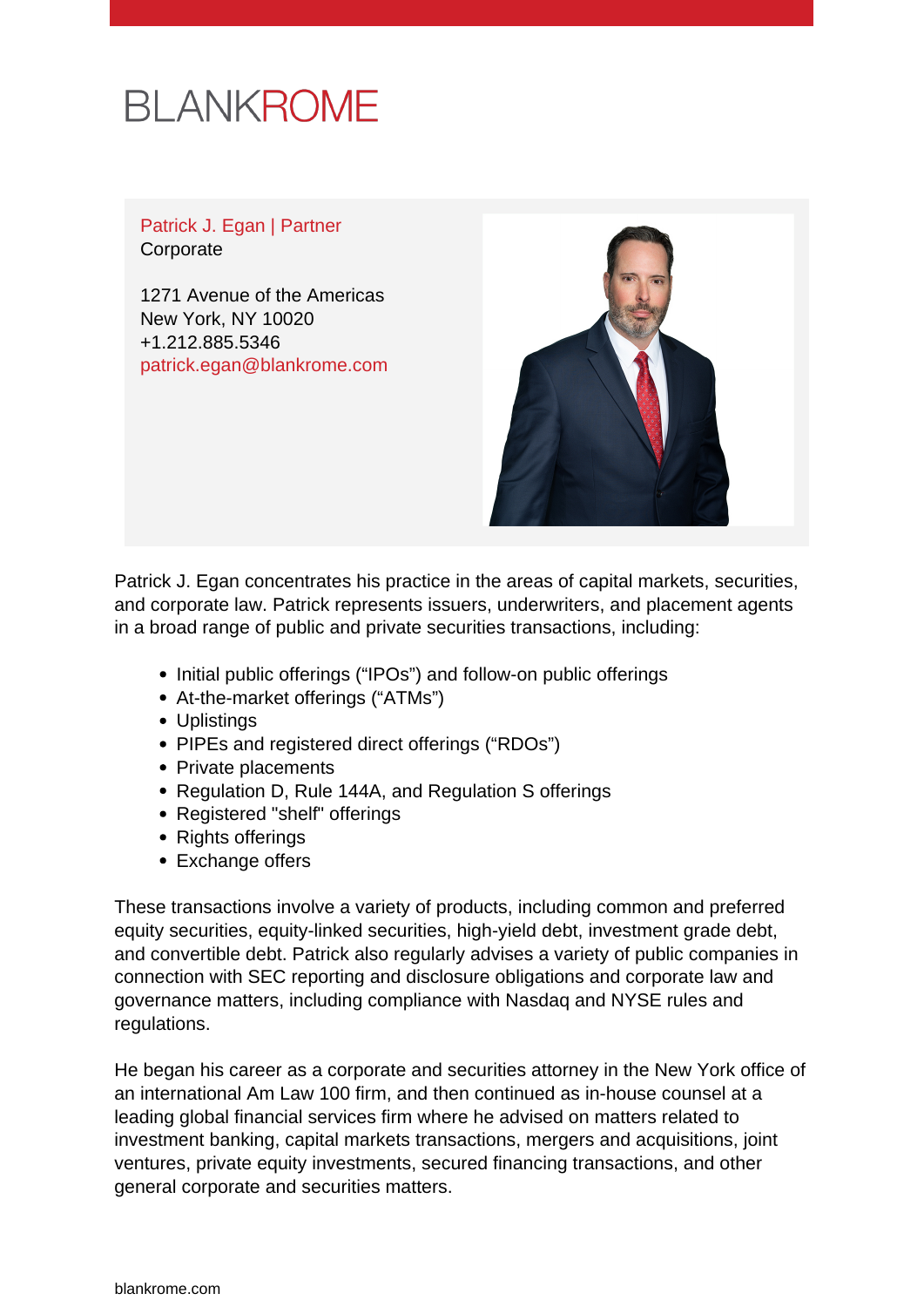During law school, he served as a member of the St. John's Law Review.

## **Select Engagements**

- Counsel to underwriters, placement agents, dealer managers, and agents in connection with numerous IPOs, follow-on offerings, including common stock and preferred stock offerings, at-the-market ("ATM") offerings, and registered direct offerings.
- Advise on follow-on public offerings, ATMs, equity lines, and registered direct offerings for companies engaged in life sciences, gaming, technology, residential and commercial construction, clothing design, and real estate.
- Counsel to a Nasdaq-listed developer of oncology product candidates, involving:
	- \$21 million registered direct offering
	- \$10 million PIPE
	- \$60 million ATM
- Counsel to NYSE American-listed company, with \$70 million raised off its ATM.
- Counsel to a Nasdaq-listed developer of oncology product candidates, with more than \$100 million raised off its ATM.
- Counsel on IPOs of life sciences companies and companies engaged in boat manufacturing and shipping.
- Counsel to a private issuer engaged in the life sciences industry in a \$20 million Series A Preferred Stock round and a \$125 million Series B Preferred Stock round.
- Counsel to a private manufacturer of energy drinks in a \$16 million convertible note purchase financing.
- Counsel to a private company in the gene therapy field in connection with a \$21 million Series A financing round.
- Counsel to NYSE American-listed company acquisition of a company engaged in research and development with upfront payments and CVRs valued at approximately \$70 million.
- Counsel on uplistings of various OTC companies.
- Advise on a \$37 million rights offering for a REIT.
- Advise on a \$20 million private sale of a company involved in the trucking business.
- Counsel to a New York-based global financial services firm listed on Nasdag, in connection with its \$160 million follow-on public equity offering and Rule 144A offering of \$160 million of 4.50% convertible senior notes.
- Counsel to a privately held, New York-based global financial services firm in connection with the issuance of \$500 million of 7.875% senior unsecured notes in a Rule 144A offering.
- Counsel to a New York-based global media company in connection with the private placement of \$250 million of 14.053% senior unsecured notes and detachable warrants.
- Counsel global private equity firms in connection with the issuance of over four billion dollars of high-yield notes in Rule 144A/Regulation S offerings to partially finance LBOs.